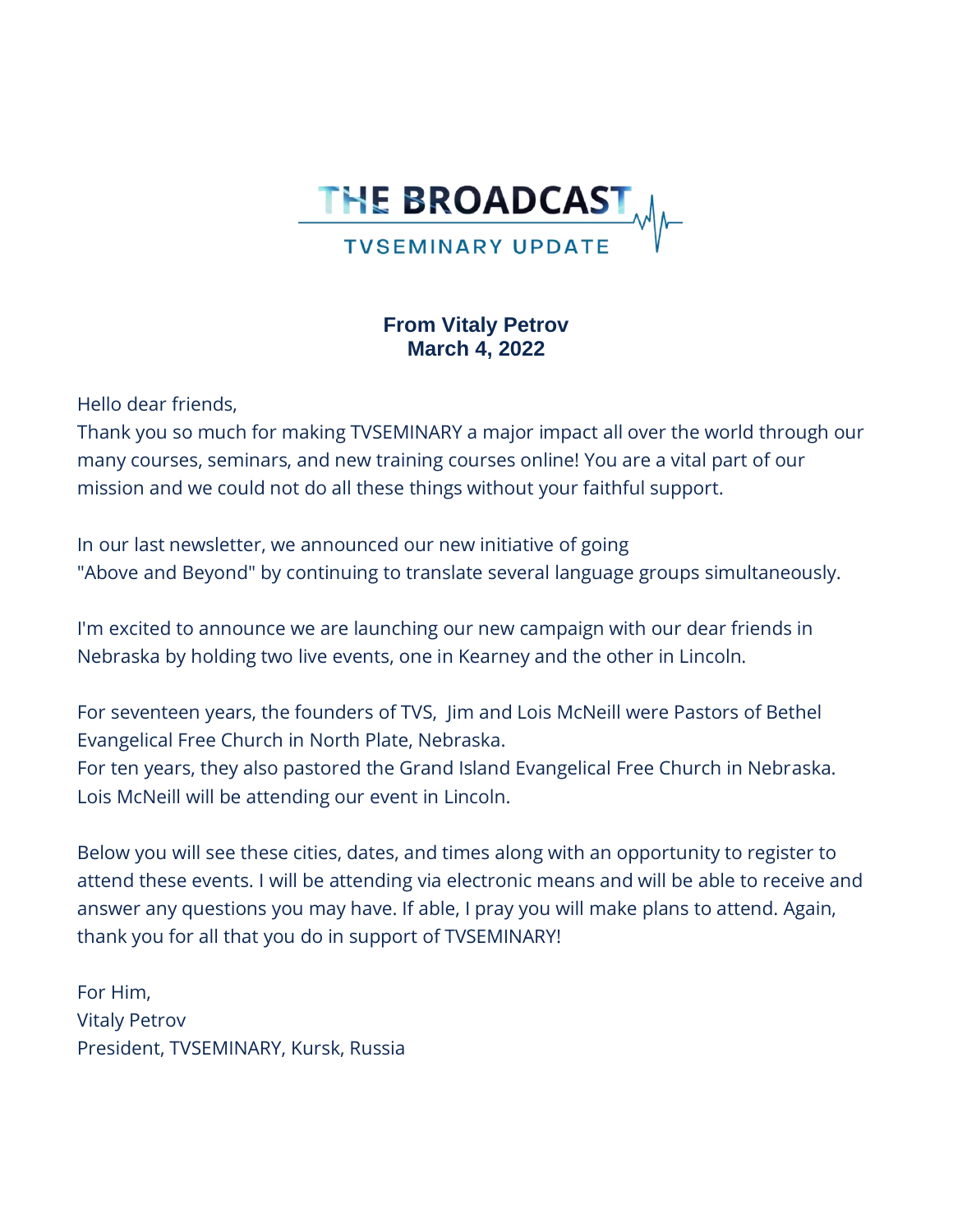# **From Vitaly Petrov February 28, 2022**

**Dear Friends and Faithful Supporters,**

**I thank you all so much for your concern in these troubling times. With the invasion of Russia into Ukraine, several of you have asked me to give you a brief update that you may know how we are doing.**

**Everything now is the same at the seminary and with our translators. However, we have heard from several of our Ukrainian students and some of our family members who live in Ukraine, and so far, though in danger, they remain safe. When these things happen, it strengthens our resolve to continue the work God has given us, and we are committed to moving forward with all our plans.**

**I ask for your prayers for the Ukrainian and Russian people and those affected by this invasion. We all strive to get through these troubling times, not just in Ukraine but also worldwide.**

**It's too early to tell how this will affect TVSEMINARY in the future. However, I am sure that many travel restrictions will be placed for those trying to leave Russia because visas are being canceled and will continue until this comes to a peaceful conclusion. I may not be able to attend our events in person, but I will always attempt to participate in them via Skype, Zoom, or some other electronic means that I may be able to answer all your questions.**

**Again, let me thank you for your prayers and concerns. I will continue to update all of our friends as the situation or needs change.**

For Him, Vitaly Petrov President, TVSEMINARY, Kursk, Russia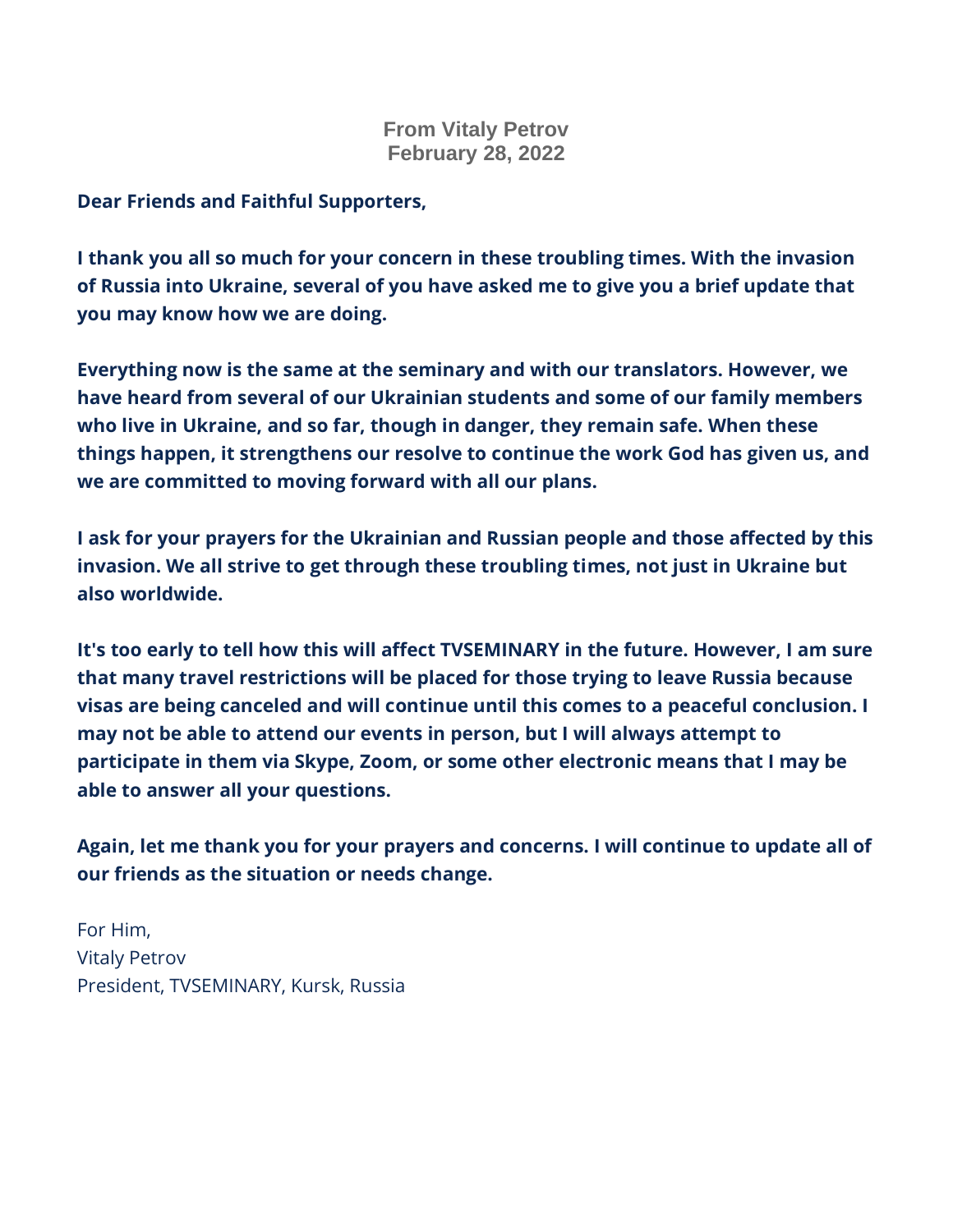### God's ways are truly remarkable! What started as a small residential college in a small Russian town of Kursk by two passionate missionaries from Nebraska has grown into a global online educational ministry that reaches hundreds of thousands of people in many countries. The Word of God taught by our teachers continues crossing the borders and penetrating even the most closed communities, such as Uzbekistan and Tajikistan.



More than ever we feel like we need to continue our journey, as there are still so many people in need of a savior.

## **Plan**

In the upcoming years we plan to go above and beyond to bring our courses and programs to Chinese, North Korean, Tamil, Farsi, French, Spanish, Russian, Portuguese, and Japanese-speaking communities.

Some of these languages are spoken in difficult countries to penetrate. All these needs are pressing, therefore, we cannot single out one language group over the other. According to Open Doors, North Korea, China, India, Uzbekistan, and Turkmenistan are in the top 25 countries where Christians constantly face persecution, and spreading the Christian faith is forbidden by law.

God has put a passion in our hearts and has given us the vision to bring the good news of the Gospel and educate leaders, pastors, and laymen alike that they may give sound doctrinal teaching to those who might otherwise never get a chance to hear it.

#### **Commitment**

As we've committed to going above and beyond our abilities, we are asking you to mirror our commitment.

In 2nd Corinthians chapter 8, Paul writes - "For I testify that they gave as much as they were able, and even beyond their ability. Entirely on their own, they urgently pleaded with us for the privilege of sharing in this service to the Lord's people."

Today we are offering you a tremendous opportunity to accept God's invitation to join us in our efforts. Just as God has grown TVSEMINARY from a tiny seed, He can also multiply the smallest contribution into something big!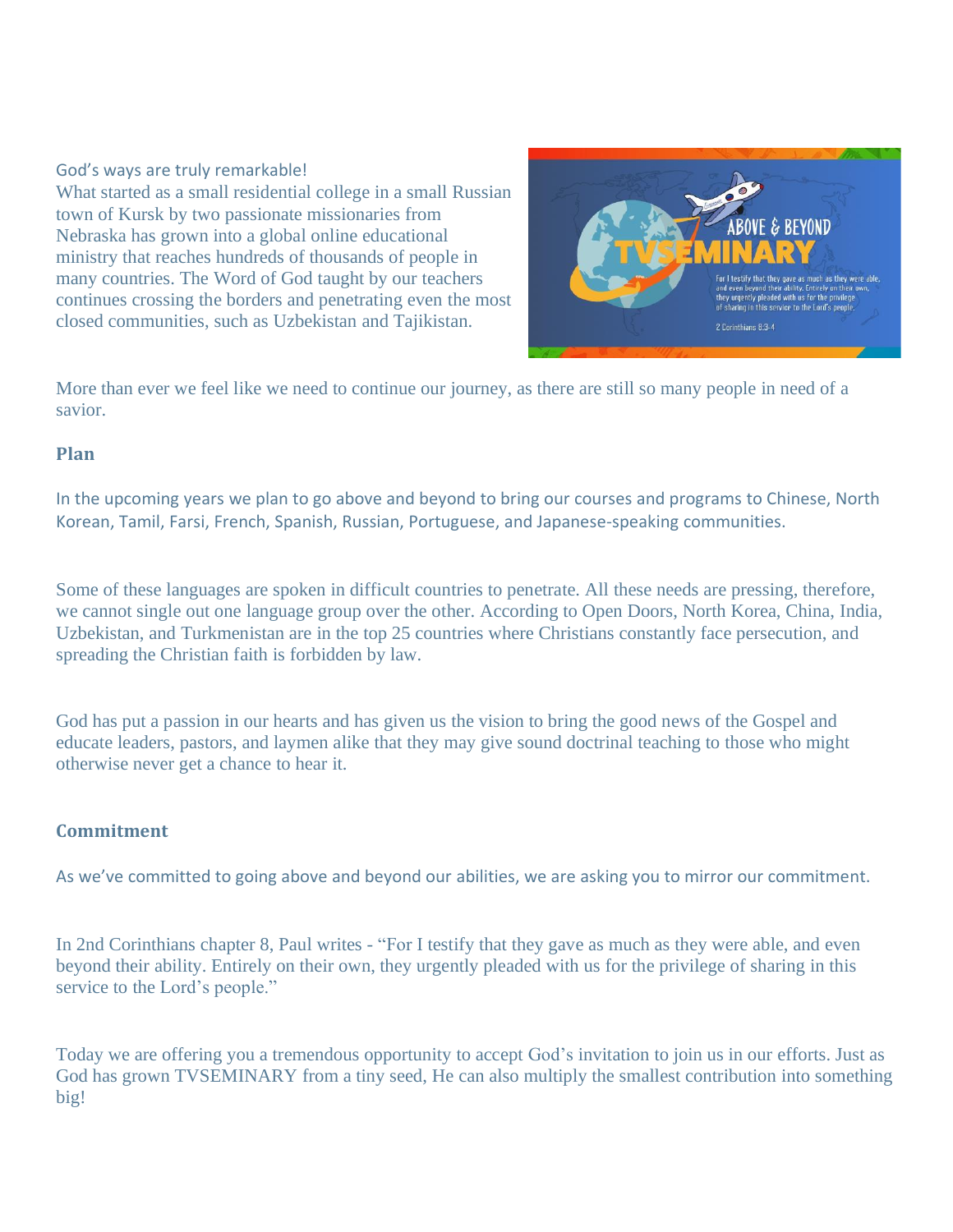**From Vitaly Petrov February 12, 2022**





**Greetings to you dear friends in the name of our loving Lord, Jesus Christ!** Because of your love for the Lord, and your faithfulness to His work, I am so happy to report that we received **\$783,943** in total contributions in 2021! This exceeds many previous years, and we are so grateful to you, and your kind generosity. We only lack **\$22,456** to complete the budget set for all projects for 2021.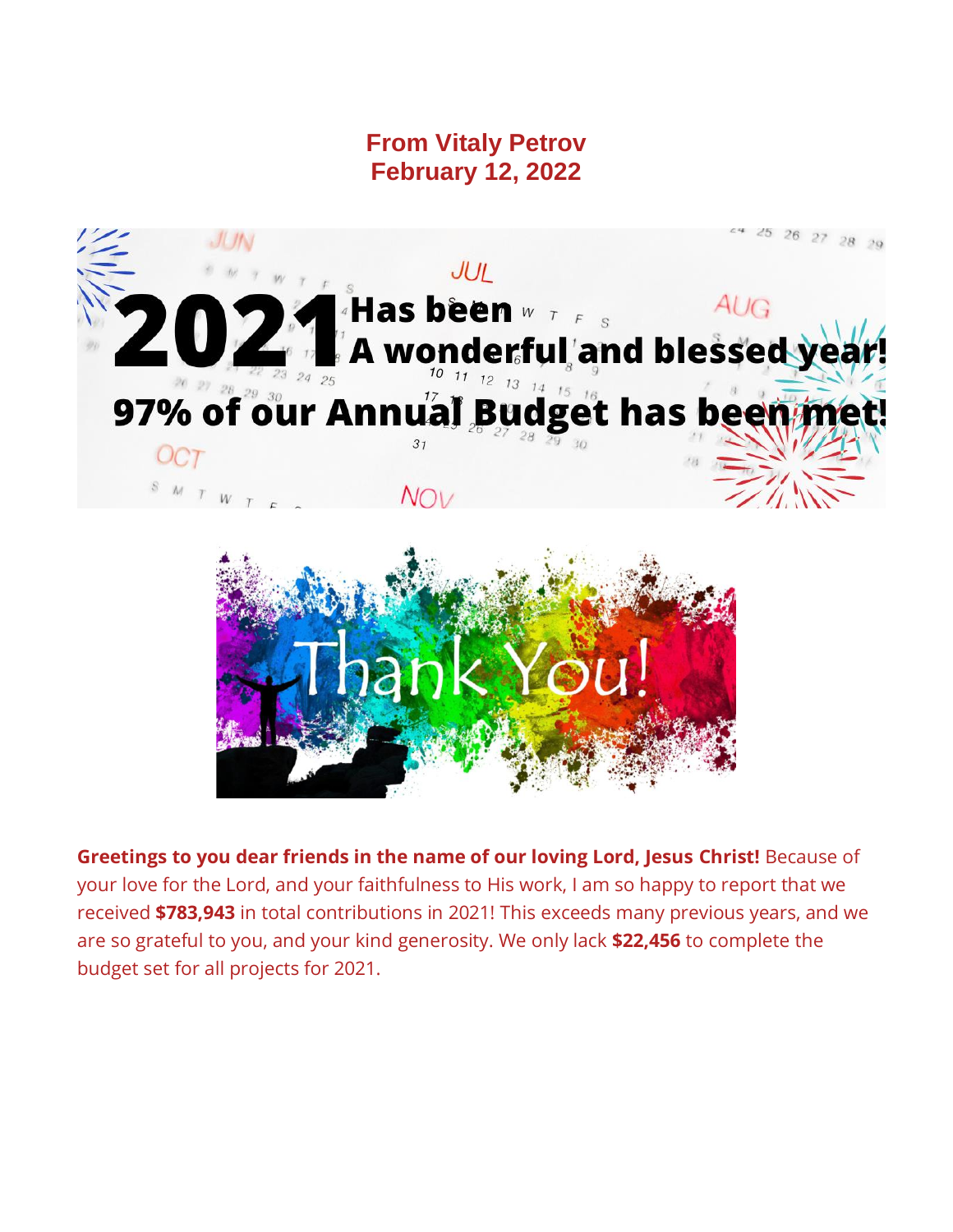# **ACCOMPLISHMENTS FOR 2021 TVSEMINARY Begins to broaden its reach!**

- 1. 138 hours of new video lectures were translated (8 of these were into Chinese from English)
- 2. We began a translation of our first course into North Korean.
- 3. Our interpreters began working on 15 courses in new languages. Progress can be seen

# here **[https://en.tvseminary.com/translation](https://russiadistancelearning.us3.list-manage.com/track/click?u=aa10b3660cf37fa07a8313b35&id=16100f7d18&e=cdf9759167)**

- 4. There were over 660,000 new viewings on YouTube of our course material.
- 5. 6,148 Students are currently enrolled in the Seminary.
- 6. 400 Students installed the new TVS App and are using it to study.
- 7. The TVS technical team developed new online software for our library and added 1,150 book titles. The library now has 9,550 titles! 44,862 books have been downloaded by students in 2021!

God is not unjust He will not forget the work and the love you have shown Him, as you have helped **His people, and** continue to help them.

**Hebrews 6:10** 

8. Our Technical team developed two websites, in Russian **[https://tvseminary.com/](https://russiadistancelearning.us3.list-manage.com/track/click?u=aa10b3660cf37fa07a8313b35&id=0fed3cb3b8&e=cdf9759167)** and English **[https://en.tvseminary.com/](https://russiadistancelearning.us3.list-manage.com/track/click?u=aa10b3660cf37fa07a8313b35&id=fefe9c64f3&e=cdf9759167)**

where all TVS programs and ministries will be presented. To reach a wider audience, the sites offer short training sessions, Bible studies, and a Q&A section. These features were formed from our seminary courses and are meant for people who are not enrolled as TVS students. Praise God, there are already several hundred people using these sites and the Biblical insights they offer.

**I believe it is our greatest goal at TVS to love God and His people and to teach this to others.** Our staff is working very hard and diligently to reach all our goals for each Christian and for ourselves.

Thank you so much for making 2021 a year where many people could study God's word through our many courses, seminars, and new training courses online! You are a part of the mission, and vital to the ongoing reach of TVS to students across the world!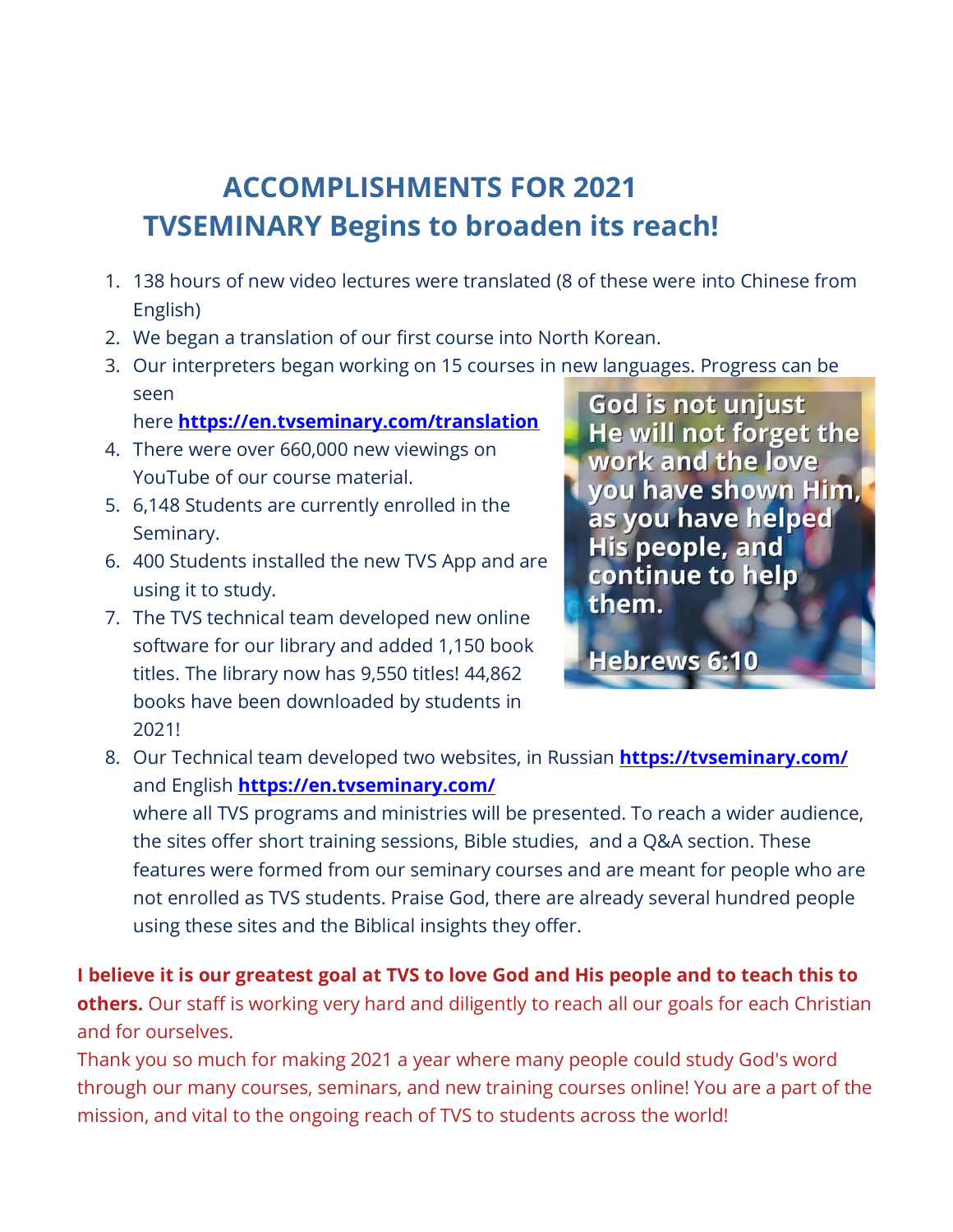# **Happy New Year and Merry Christmas From Vitaly Petrov January 7, 2022**

Greetings, Dear friends I pray your Christmas in America on December 25th was wonderfully blessed as you met together with family and friends to celebrate the birth of Jesus! Though many miles apart, my family celebrated with you because we are all part of God's big family wherever we are.



For the most part, Russians follow the Julian calendar instead of the Gregorian calendar which has a difference of 13 days. So, the TVSEMINARY Russian staff and their families are busy in celebration now, and we are also remembering our U.S and worldwide ministry friends!

# **RUSSIAN CHRISTMAS TRADITIONS HAPPY NEW YEAR!**

2021 has been a wonderful year in spite of many challenges that we have all faced, and our gracious Lord has led us through them all.

## **THANK YOU! THANK YOU! THANK YOU!**

We have stood together in 2021 to continue the help and support for our growing group of enrolled students, began a journey into several new communication technologies, and have made headway into getting our courses into new language groups across the globe. Your prayers, attendance at events, spreading the word to friends, and financial gifts, have made this possible.

## **TOGETHER, OUR WORK CONTINUES-** *Thank You!!*

This service that you perform is not only supplying the needs of God's people but is overflowing in many expressions of thanks to God. Because of the service by which you have proved yourselves, men will praise God for the obedience that accompanies your